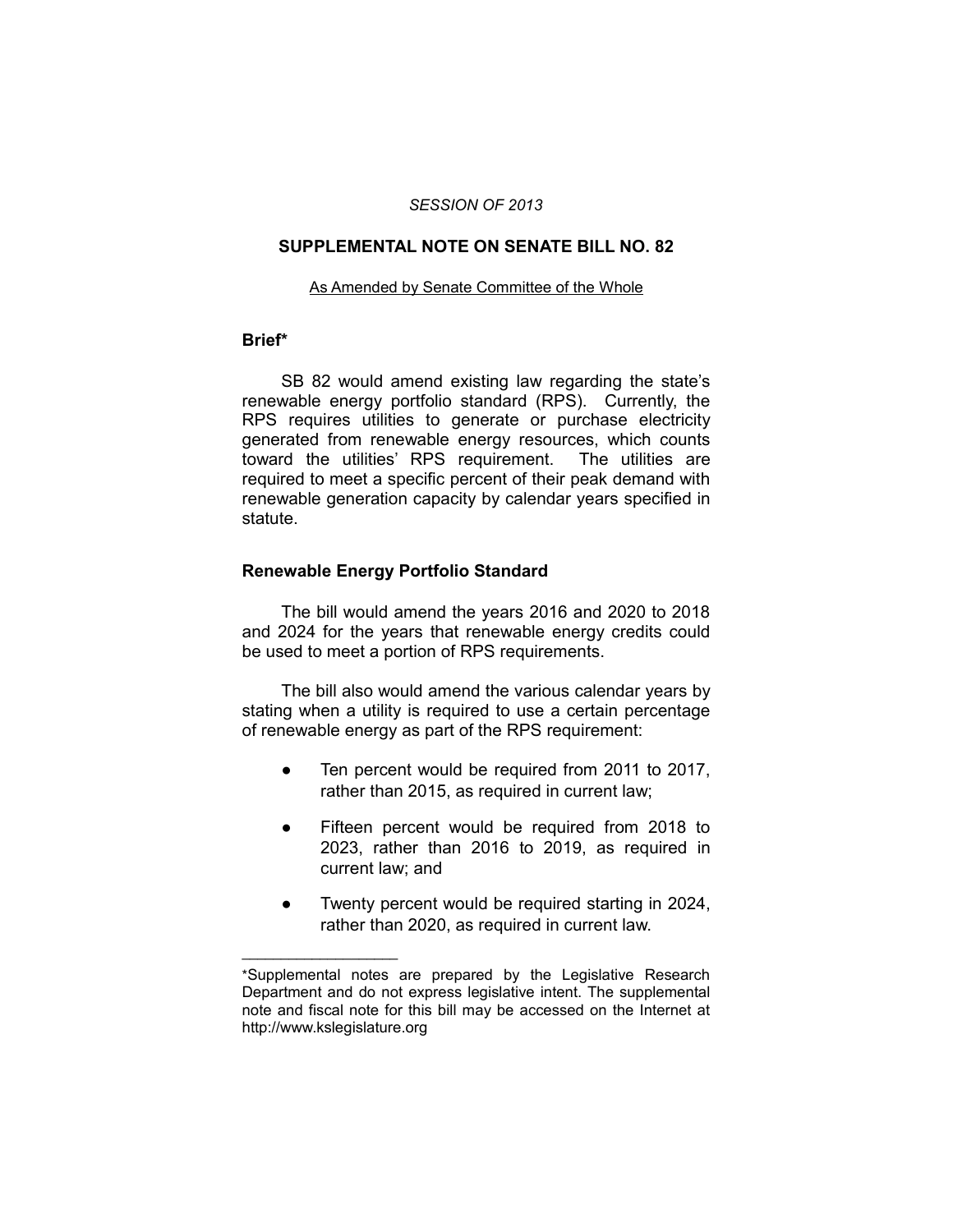For both the 15 and 20 percent requirements, the Kansas Corporation Commission (KCC) could delay a utility's RPS requirement for a specified period of time upon the utility showing good cause to do so. The bill would define good cause as including availability of firm transmission service, excessive costs to retail electric customers, or any other cause deemed acceptable by the KCC.

# **Determination of Firm Transmission Service and Retail Rate Impact**

The bill would require the KCC to open any necessary dockets to determine the availability of firm transmission service and the projected retail rate impact for affected utilities to satisfy the RPS. The KCC would be required to determine this availability for the 15 percent RPS by January 1, 2016, and for the 20 percent RPS by January 1, 2020. As part of this study, the KCC would examine the following:

- Electric rates in nearby states;
- The projected availability of federal production tax credits or other incentives for renewable energy generation and the impact the credits could have on retail rates;
- The impact any federal laws, rules or regulations, including potential requirements such as a federal RPS or other regulations, could have on retail electric rates; and
- Any federal requirements that impact the costs of the construction, maintenance, or operation of nonrenewable energy resources.

The KCC would be required to report any findings of the dockets to the Senate Committee on Utilities, the House Committee on Energy and Environment, and the House Committee on Utilities and Telecommunications.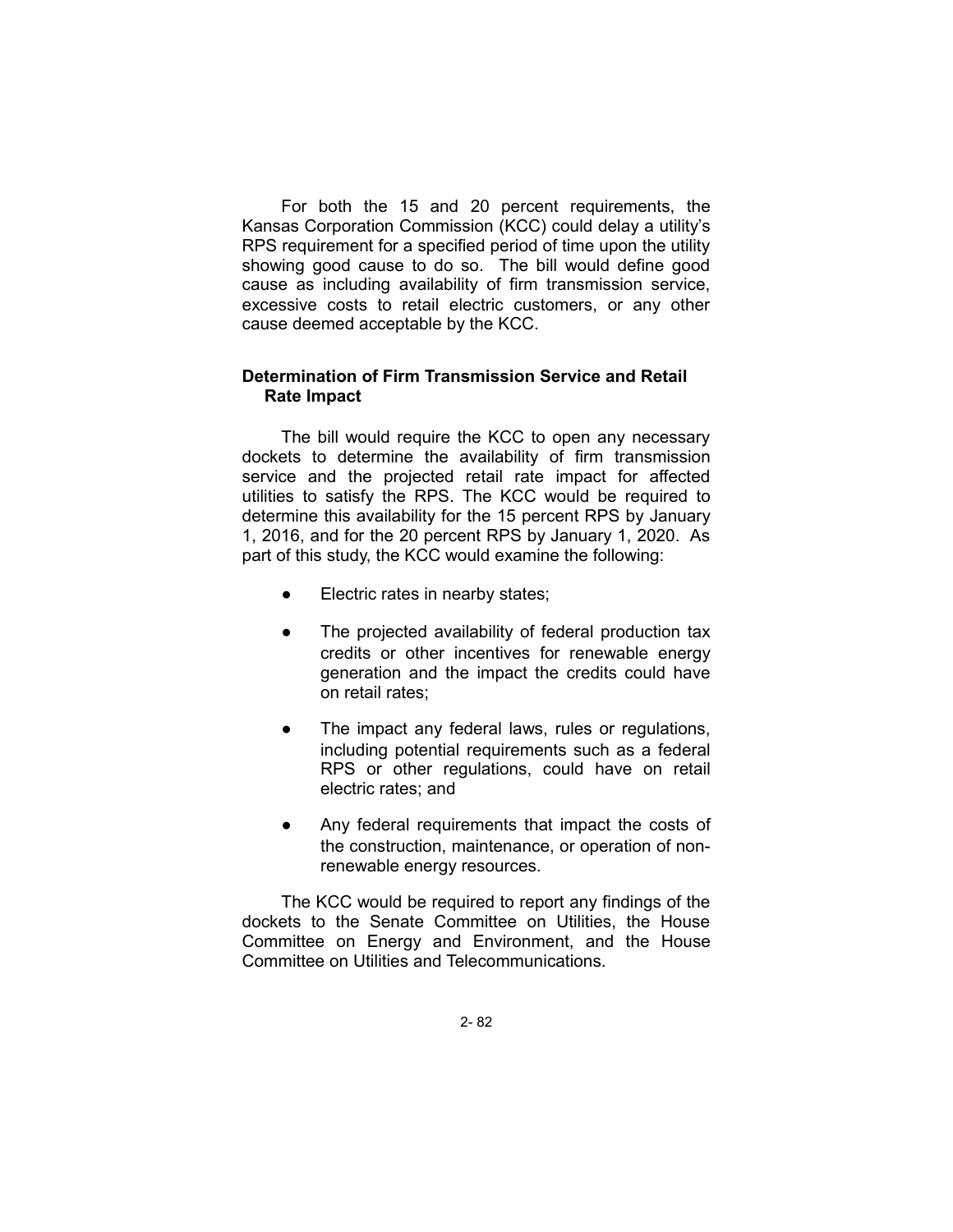In addition, the KCC would determine whether investment in renewable energy resources required to meet the RPS is a prudent expenditure and causes the affected utility's total revenue requirement to increase less than one percent more than a prudent investment in a non-renewable energy resource needed to meet the utility's current demand.

The KCC would be required, in annually determining the annual statewide retail rate impact resulting from affected utilities meeting the RPS, to examine factors including, but not limited to:

- The construction, generation, or acquisition of electricity generated from renewable energy resources or the purchase of renewable energy credits;
- The costs of construction, operation, and maintenance of any generation used to support a renewable energy resource; and
- Any transmission lines needed to move electricity from renewable energy resources to retail customers and the transmission line losses incurred on such transmission lines.

The bill also would amend the names of standing committees that would receive a report of the annual statewide retail rate impact.

## **Exemption from Penalties**

The bill would direct the KCC to exempt an affected utility from administrative penalties for an individual compliance year if the utility demonstrates the costs the utility would have incurred in complying with the RPS for that year are not prudent.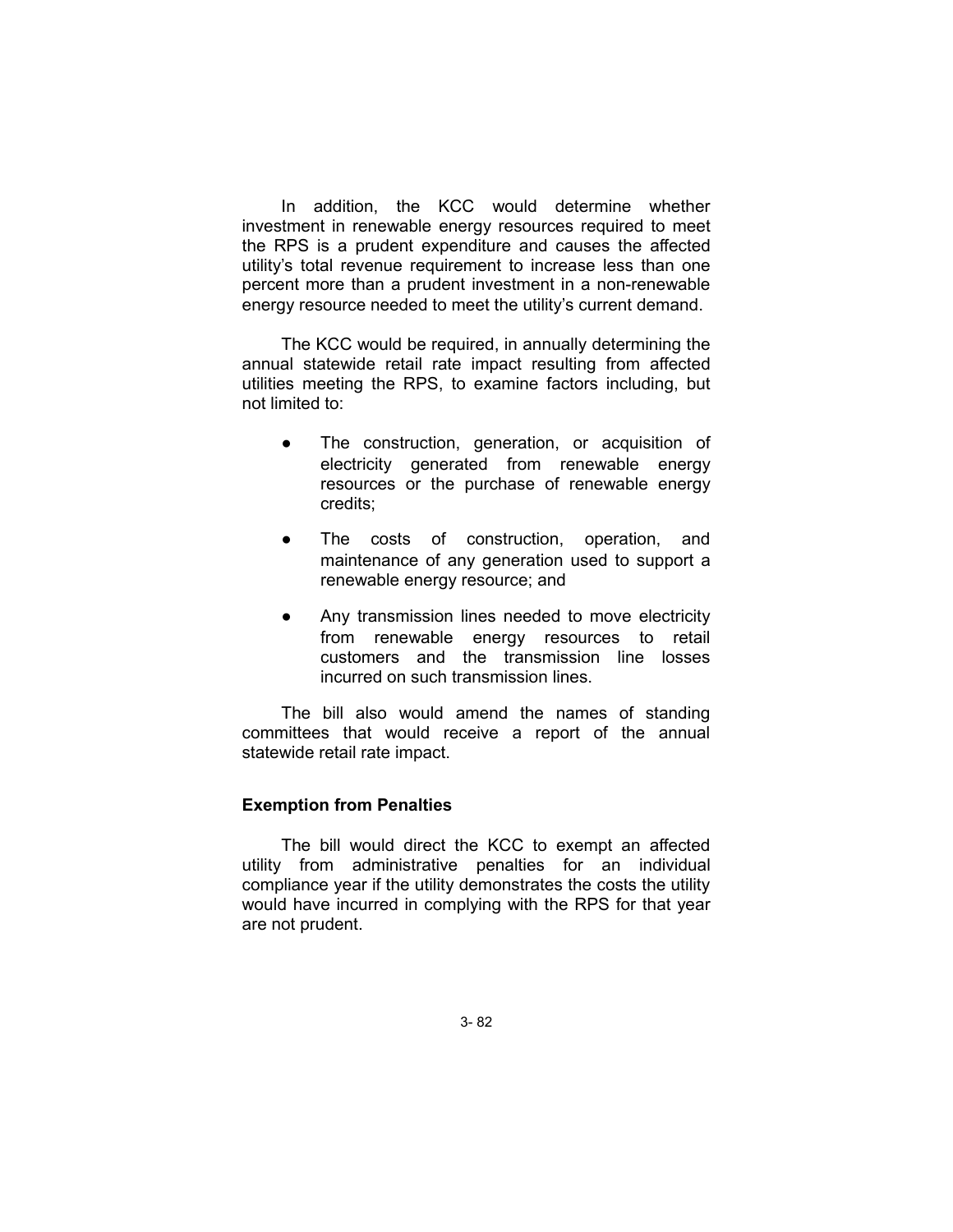## **Definitions**

The bill would define in statute the term "excessive costs to retail electric customers" and "firm transmission service."

## **Background**

The bill was introduced by the Senate Committee on Utilities at the request of Senator Apple.

At the hearing on the bill, proponents included a representative of the Kansas Policy Institute and a member of the public. Both proponents cited information on increasing utility rates as a result of supporting the renewable energy industry.

Opponents of the bill included representatives of BP Wind Energy, CPV Renewable Energy Company, EDP Renewables North America, Iberdrola Renewables, Infinity Wind Power, Kansans for Clean Energy, Natural Resources Defense Council, NextEra Energy Resources, Siemens Energy, The Wind Coalition, Vestas-American Wind Industry, and a member of the public. Opponents stated the current RPS is responsible for increased economic development in renewable energy generation across the state. In addition, the opponents stated all utilities in the state have met the current 10 percent requirement and all but two utilities have met the current 15 percent requirement, which is not required to be met until calendar years 2016 to 2019.

Neutral testimony on the bill was provided by ITC Great Plains, Kansas Farm Bureau, KCP&L, and Westar Energy.

The Senate Committee of the Whole amended the bill to add a definition for "excessive costs to retail electric customers" and modify the definition of 'firm transmission service." The amendments also included requiring the KCC to open any dockets necessary to determine availability of firm transmission service and the projected retail rate impact;